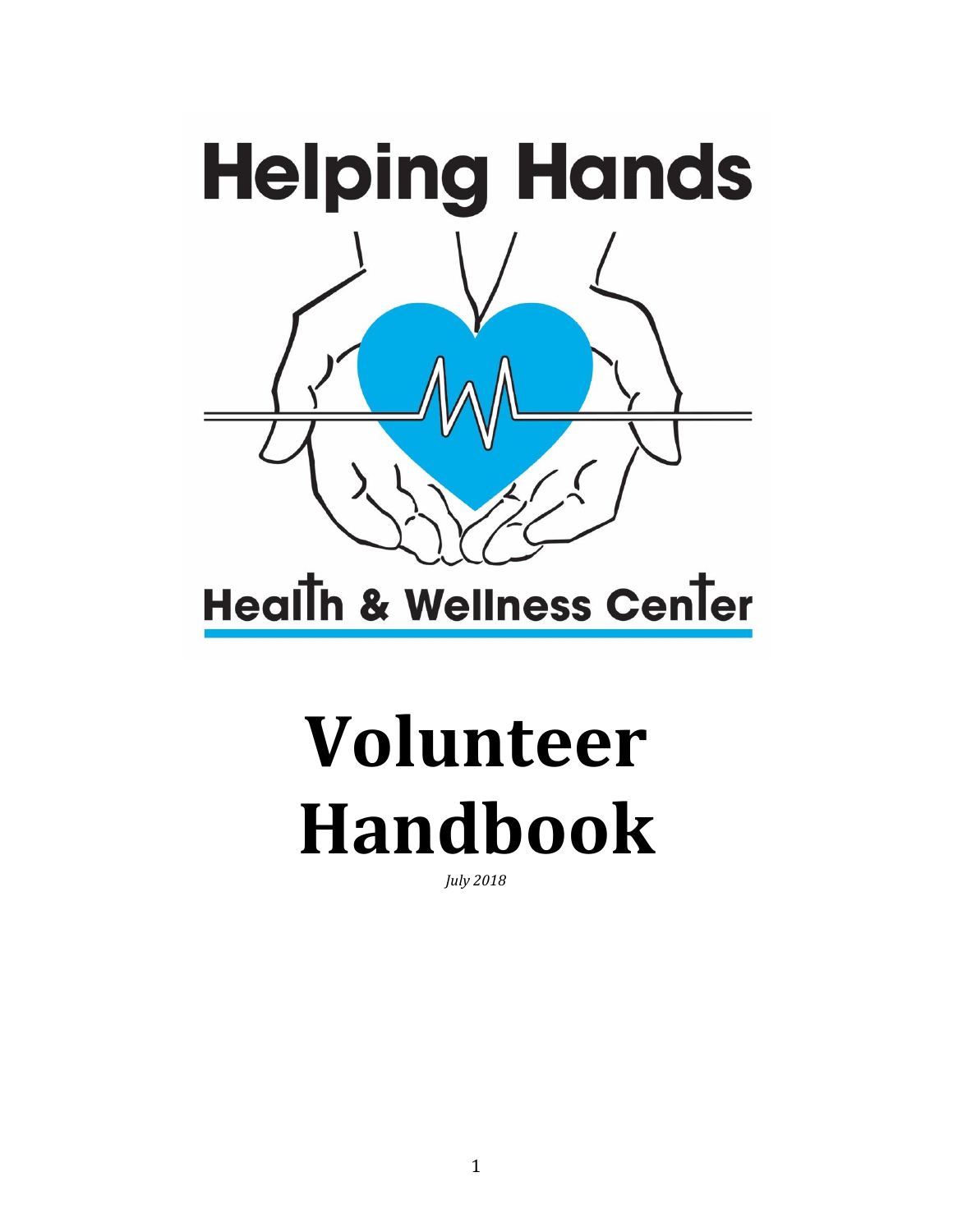# **WELCOME FROM VOLUNTEER MEDICAL DIRECTOR, RIZA CONROY, M.D.**

I want to congratulate you and thank you for choosing to be a volunteer for the Helping Hands Health and Wellness Center. In our clinic, we will see any patient who meets the guidelines of our free clinic. This means our door will be open to many persons of diverse backgrounds, nationalities, and current health statuses. It would be wise as you begin your volunteer experience to consider that some may be infectious. It is therefore my desire to alert you to the need to use universal precautions with all patients. This means:

- Using Rubber Gloves when contacting any skin surface or mucous membrane.
- Washing hands carefully between each examination and encounter.
- Protecting yourself against common infectious diseases like Hepatitis B (If you have not been immunized against Hepatitis B, I recommend you receive the three-shot series)
- Tdap and MMR vaccinations are also recommended.
- Taking care to reduce risk of infection via respiratory exposure (common cold, chicken pox, and tuberculosis, etc.)

We have seen several patients with active tuberculosis (TB). You should have a TB skin test before beginning your volunteer activities, and have it rechecked at least once per year. If your TB test becomes positive, you should consult your own personal physician immediately for treatment. I also recommend informing your personal physician of your plans to volunteer in this environment so that he/she might assist you in taking precautionary measures.

There is no way to protect yourself from respiratory exposure and you will need to recognize this as one of the risks of working in a volunteer medical clinic. If a patient appears ill and potentially infectious, we will, as a matter of policy try to expedite their visit to avoid unnecessary exposure. If you see such a patient, please alert the Director of Nursing or one of the physicians.

Do not allow these risks to dissuade you from participating as a volunteer. Rather, my intent is to make you aware of the need for personal protection from a potentially very ill population. Most of all enjoy your experience at Helping Hands. You are a blessing to our patients.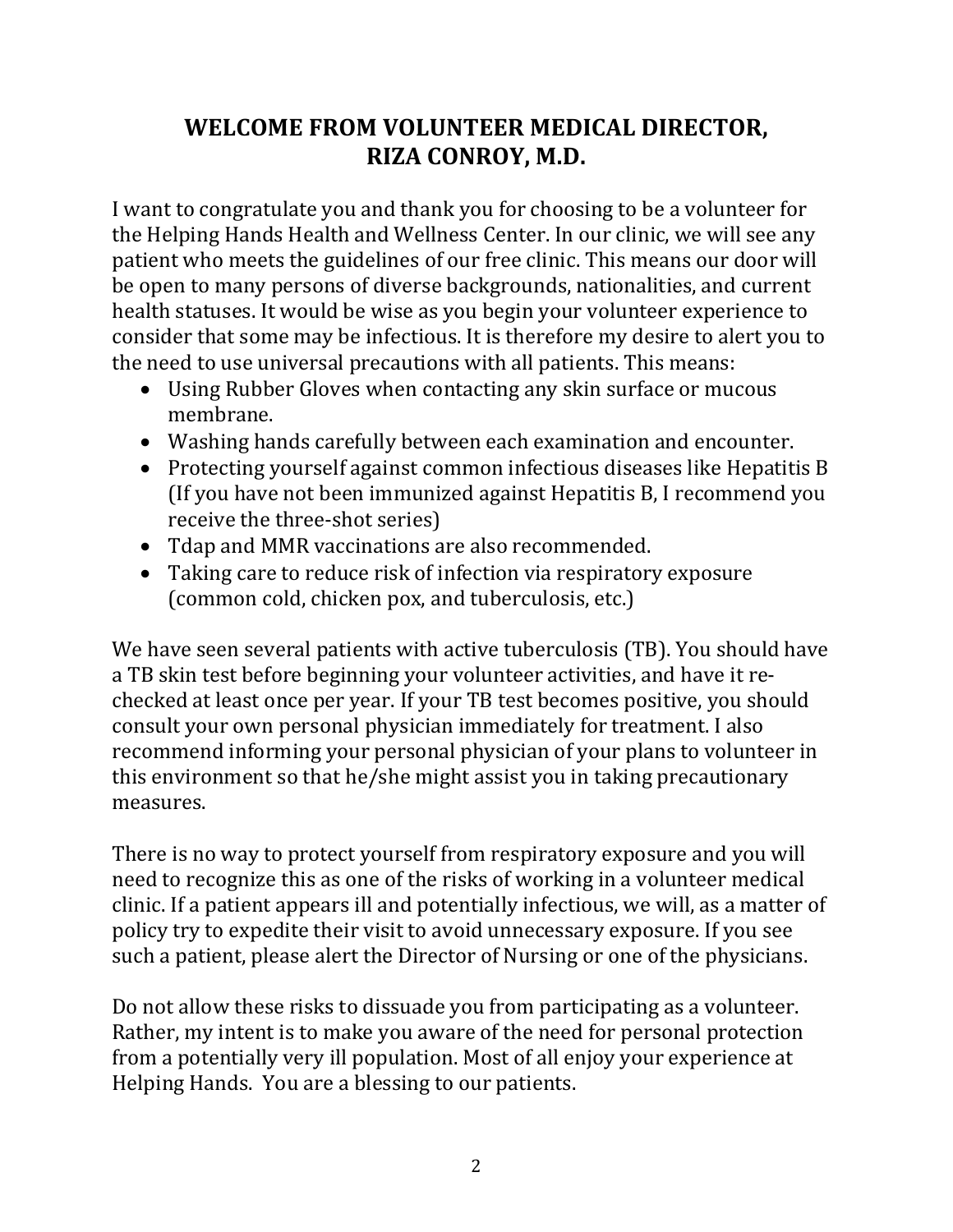## **INTRODUCTION AND HISTORY**

You probably know someone, a neighbor, friend, church member, or work associate that you could name right now who does not have the resources for the medical care they need. Many of those who started this clinic could also. In the fall of 2006, a small group of faithful servants from a gathering of several churches felt called by God to start the clinic to be the helping hands of Jesus to heal those in need. The Helping Hands Health and Wellness Center, Inc. is a community based free medical clinic that serves the uninsured and underserved in the Central Ohio area. It is faith based and built by a multidenominational gathering of churches in our community.

We provide health care, health education, medical specialty referrals, social services, counseling and spiritual guidance. We also provide vision referrals, dental referrals, and Ohio Benefit Bank services with some medication assistance. We are affiliated with the National Association of Free and Charitable Clinics, the Charitable Healthcare Network and a group of Free Clinics in Central Ohio. We ask all to pray for God to continue to bless this work in His name.

#### **MISSION STATEMENT**

*The Mission of the Helping Hands Health and Wellness Center is to be the caring hands of Jesus to provide medical care, health education, counseling and social services to those with needs***.**

# **HOURS OF OPERATION**

The clinic is open every Thursday evening from 2:30-6 p.m., with the exception of holidays. Doors open to receive patients at 2 p.m. Please check the official schedule posted at the clinic or on our website at www.helpinghandsfreeclinic.org. The clinic is located at 5100 Karl Road, Columbus, Ohio 43229. All volunteers listed with email will be notified through our monthly newsletter.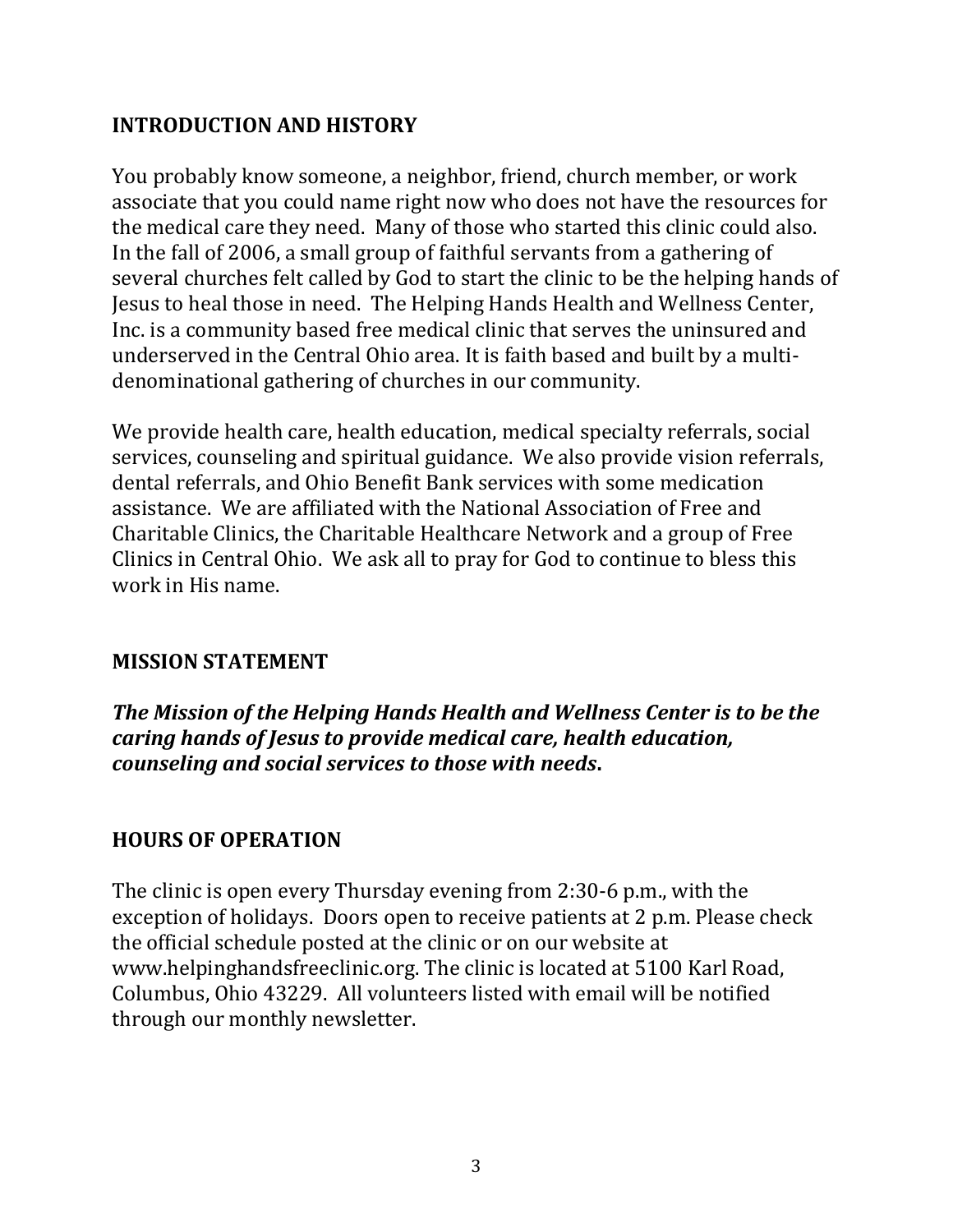# **PARKING**

Parking is available in the parking lot to the rear of the building. The parking lot is well lit and is equipped with security cameras but, as always, it is up to the volunteers to be responsible for awareness of their surroundings.

## **CONFIDENTIALITY STATEMENT**

It is the policy of Helping Hands Health and Wellness Center to ensure that the operations, activities and business affairs of Helping Hands Health and Wellness Center, Inc. and our clients are kept confidential. All information is to be handled in strict confidence and is not to be discussed with anyone outside of the organization.

As a volunteer of the Helping Hands Health and Wellness Center, you will be asked to sign a Statement of Confidentiality. By signing this statement, the volunteer agrees to maintain confidentiality of all privileged information. Failure to adhere will result in corrective action or termination of the volunteer relationship with the Helping Hands Health and Wellness Center, Inc.

# **PERSONAL APPEARANCE AND DEMEANOR**

Volunteers are required to maintain themselves and their apparel in a clean and neat state. Footwear must be worn at all times and special items of apparel will be required in laboratories and clinical areas.

Laboratory & Clinics: Because of actual and potential biologic or physical hazards, and for reasons of professional appearance in situations where there is contact with the public, special apparel and/or footwear are required. Lab coats are suggested to be worn for protection of such hazards.

All Volunteers:

- Professional attire or appropriate street clothes
- Closed-toed shoes
- Name tag must be worn (see Volunteer Coordinator for name tags)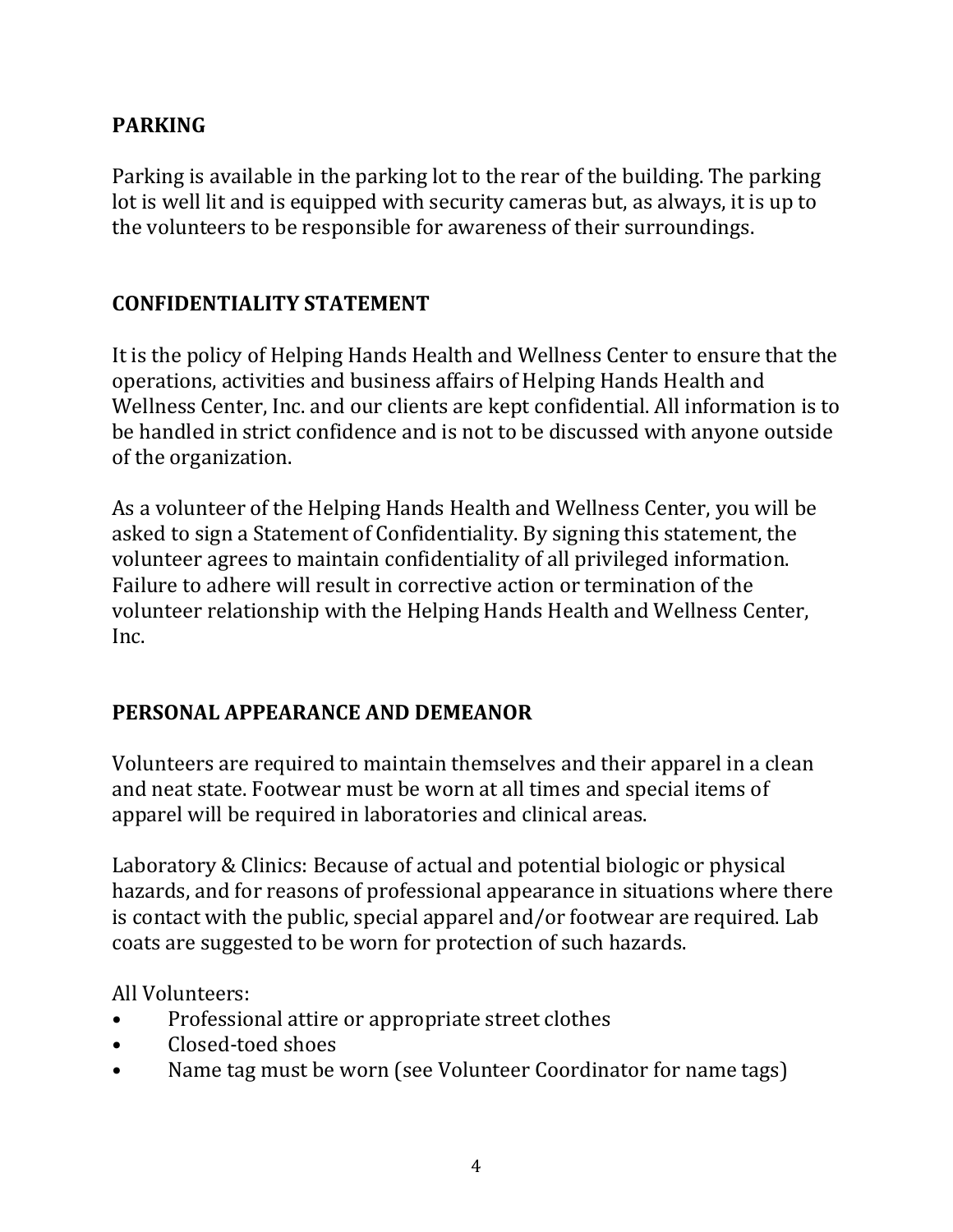# **SEXUAL AND OTHER UNLAWFUL HARASSMENT**

It is the Helping Hands Health and Wellness Center's policy to regard sexual and other unlawful harassment as a serious matter and to prohibit it in the workplace by any person and in any form, and to provide a work environment free from all forms of sexual or other unlawful harassment or intimidation.

Employees and volunteers of Helping Hands Health and Wellness Center are not required to endure insulting, degrading, or exploitative sexual harassment. No management or supervisory personnel shall threaten or insinuate, either explicitly or implicitly, that refusal to submit to sexual advances will adversely affect the volunteer's assigned duties, shifts or other conditions of his or her volunteer commitment.

Other sexually harassing conduct in the workplace by any personnel is also prohibited, including by not limited to:

- Unwelcome sexual flirtations, advances, or propositions.
- Verbal or written abuse of a sexual nature.
- Graphic verbal comments about an individual's body or attire.
- Sexually, racially, or otherwise degrading words or communications used to describe an individual.
- The display in the workplace of sexually suggestive objects or pictures.

Any volunteer who believes he or she has been harassed should report the alleged act immediately to the Executive Director. There will be no discrimination or retaliation against any volunteer for making a sexual harassment complaint, and all actions taken to resolve a sexual harassment complaint through the internal investigations shall be conducted confidentially. Any volunteer who is found, after appropriate investigation, to have engaged in sexual harassment will be subject to appropriate disciplinary action up to and including termination.

# **IMMUNITY FROM CIVIL LIABILITY**

The 121st General Assembly passed Amended Substitute House Bill 218. This act establishes immunity from civil liability for nonprofit shelters or health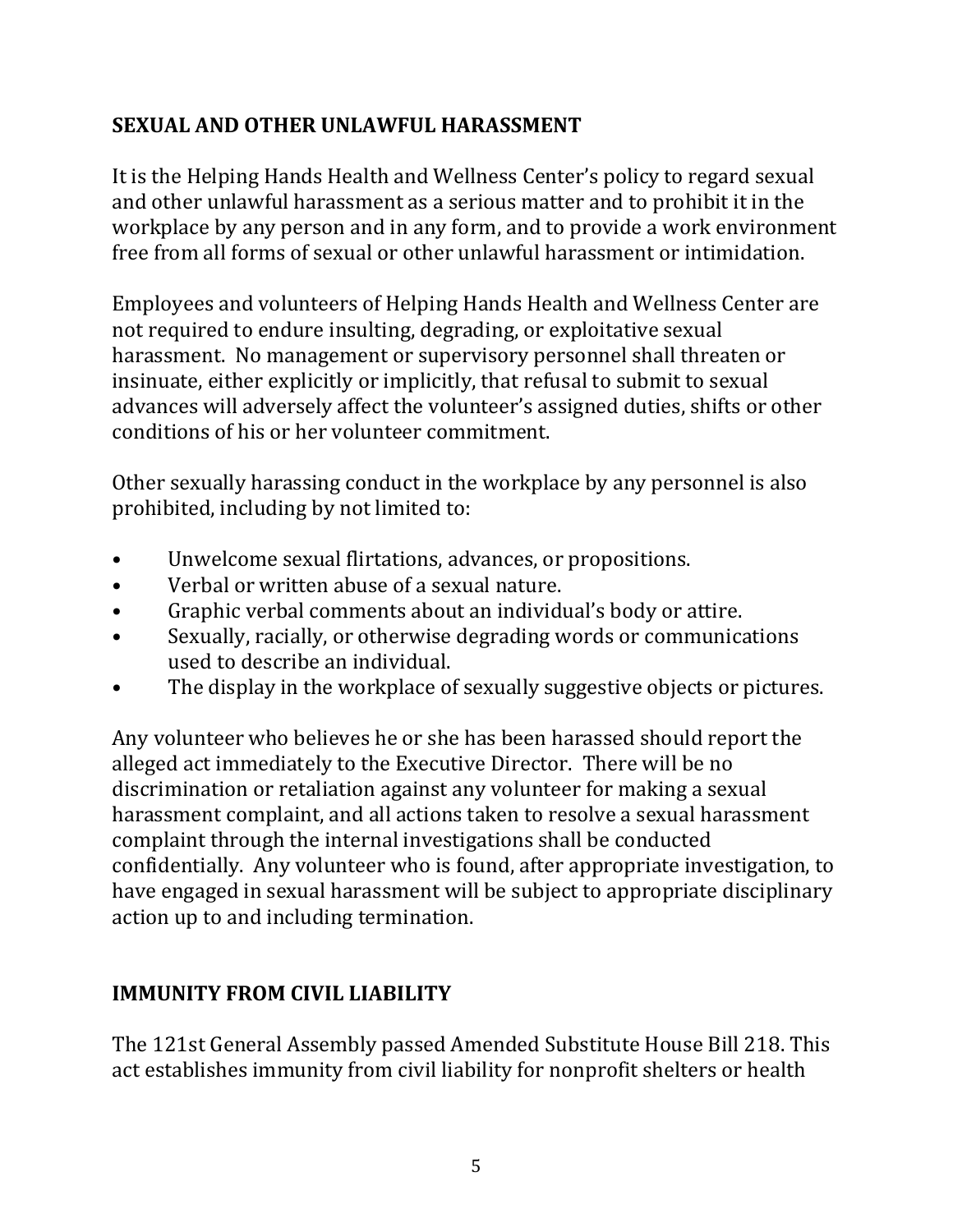care facilities and care professionals who volunteer to provide services to indigent and uninsured persons.

### **RELEASE OF LIABILITY**

Helping Hands Health and Wellness Center requires all volunteers to sign a Release of Liability. This release applies to all claims, related to or arising out of the volunteer experience for Helping Hands Health and Wellness Center, Inc. The clinic also provides liability insurance for its regular medical employees and other volunteers during their work at the clinic. This includes retired physicians.

# **COMPLAINT RESOLUTION**

If at any time a volunteer has a complaint regarding his/her experience at the Clinic or has concerns regarding the services provided by the Clinic, he/she should direct such complaint to the Executive Director. All complaints and concerns are taken very serious, and the Executive Director will attempt to resolve them and/or take them to the appropriate person on the Clinic staff. All reasonable efforts will be made to respect the confidentiality of volunteers who come forward with complaints or concerns.

# **SERVICE TERMINATION**

Helping Hands Health and Wellness Center acknowledges the service of all volunteers with the understanding that the agreement may be terminated at any time, or any reason. Volunteers should notify the Volunteer Coordinator in a timely manner of their intent to terminate their relationship with the Clinic.

# **IMMUNIZATIONS AND INFECTIOUS DISEASE COMPLIANCE**

All medical volunteers should complete the immunization and infectious disease requirements prior to beginning their volunteer experience. If you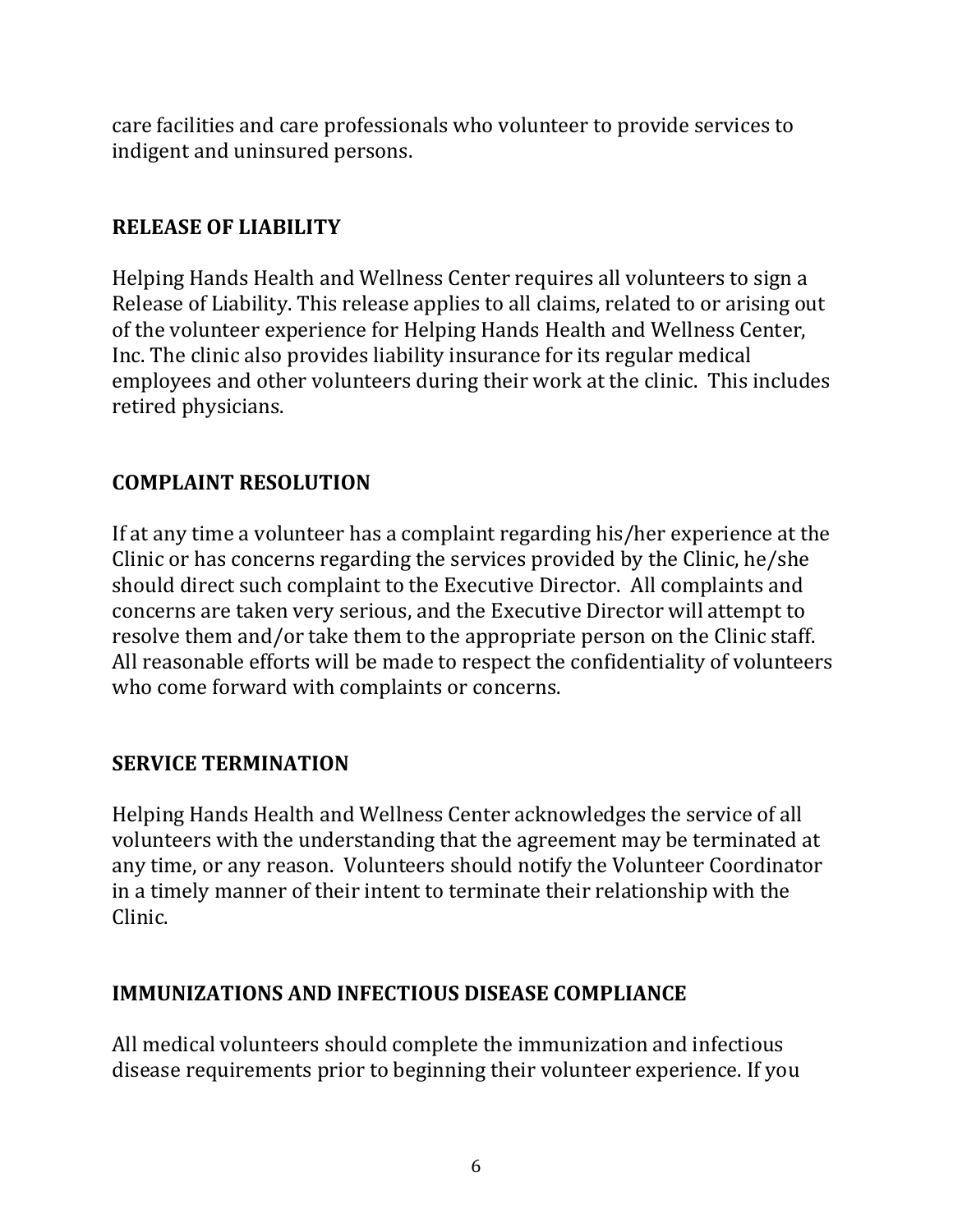have not been immunized against Hepatitis B, please consult your physician to receive the three-shot series.

It is also recommended that volunteers should have a tuberculosis (TB) skin test and have it re-checked at least once per year.

## **TRAINING AND ORIENTATION**

Position descriptions will be provided for all volunteers. During the volunteer's first shift at the clinic, he/she will be oriented to the facility and given any necessary group or individual training to fulfill their volunteer activities. A name badge will be provided. Please see the Volunteer Coordinator if a name badge was not provided.

## **SCHEDULING**

Volunteers are required to sign-up for specific times of service, and to sign-in and out of each clinic night. This will allow the Volunteer Coordinator to prepare a schedule of available volunteers and to track volunteer involvement.

# **ATTENDANCE AND PUNCTUALITY**

Volunteers should arrive at the clinical site on time. Please allow yourself at least ten (10) minutes prior to your scheduled shift to prepare yourself to provide your full attention to the people that the clinic serves. If you will be late or unable to attend your scheduled clinic session due to illness or personal reasons, it is your responsibility to contact the clinic by phone at 614- 262-5094 or by email at info@helpinghandsfreeclinic.org prior to start time.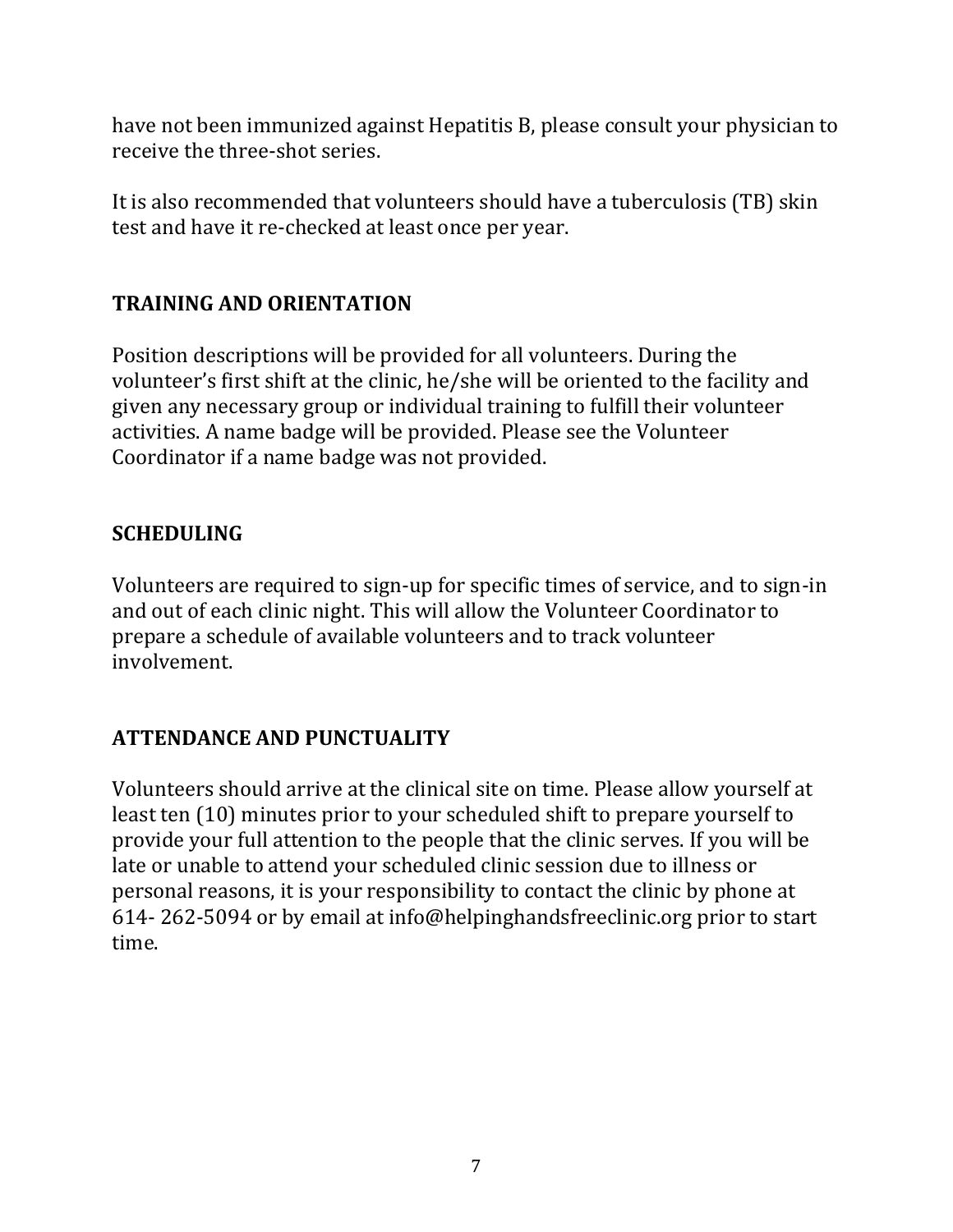#### **Violence Prevention Plan:**

### **POLICE CASES**

The police should be notified, regardless of the victim's decision whether or not to press charges, in any of the following cases: 1) any injury resulting from the discharge of a firearm; 2) any injury related to a criminal offense (whether the patient is responsible or the victim); 3) any animal bite; 4) suspected child abuse or neglect; 5) alleged sexual assault; 6) domestic abuse. The police department of the location where the alleged incident occurred is to be notified. If the location of the incident is unclear, notify the Columbus police. The officer's name and badge number should be documented.

## **CHILD OR ELDER ABUSE OR NEGLECT, SUSPECTED**

In accordance with the laws of the State of Ohio, Helping Hands Health and Wellness Center medical professional volunteers must report all cases of suspected child abuse or neglect. Franklin County Children's Services (614- 229-7000) must be notified. If the physician determines that temporary protective custody is necessary, then it will be necessary to transport the child by ambulance to a hospital or other facility. For a suspected case of elder abuse, notify at the proper location.

# **SEXUAL ASSAULT, ALLEGED**

Due to the medical and legal complexity of alleged sexual assault, victims presenting with this complaint will be transferred to an emergency room for treatment and collection of specimens. The physician will decide whether the patient needs to be transported by ambulance. In the event that the patient refuses transfer to an emergency room, it must be documented that they understand the possible consequences, including infection and lack of evidence necessary for criminal prosecution. As discussed above, the police must be notified regardless of the patient's decision to collect evidence or press charges. Helping Hands Health and Wellness Center's social worker or counselor may be notified of any such cases as appropriate.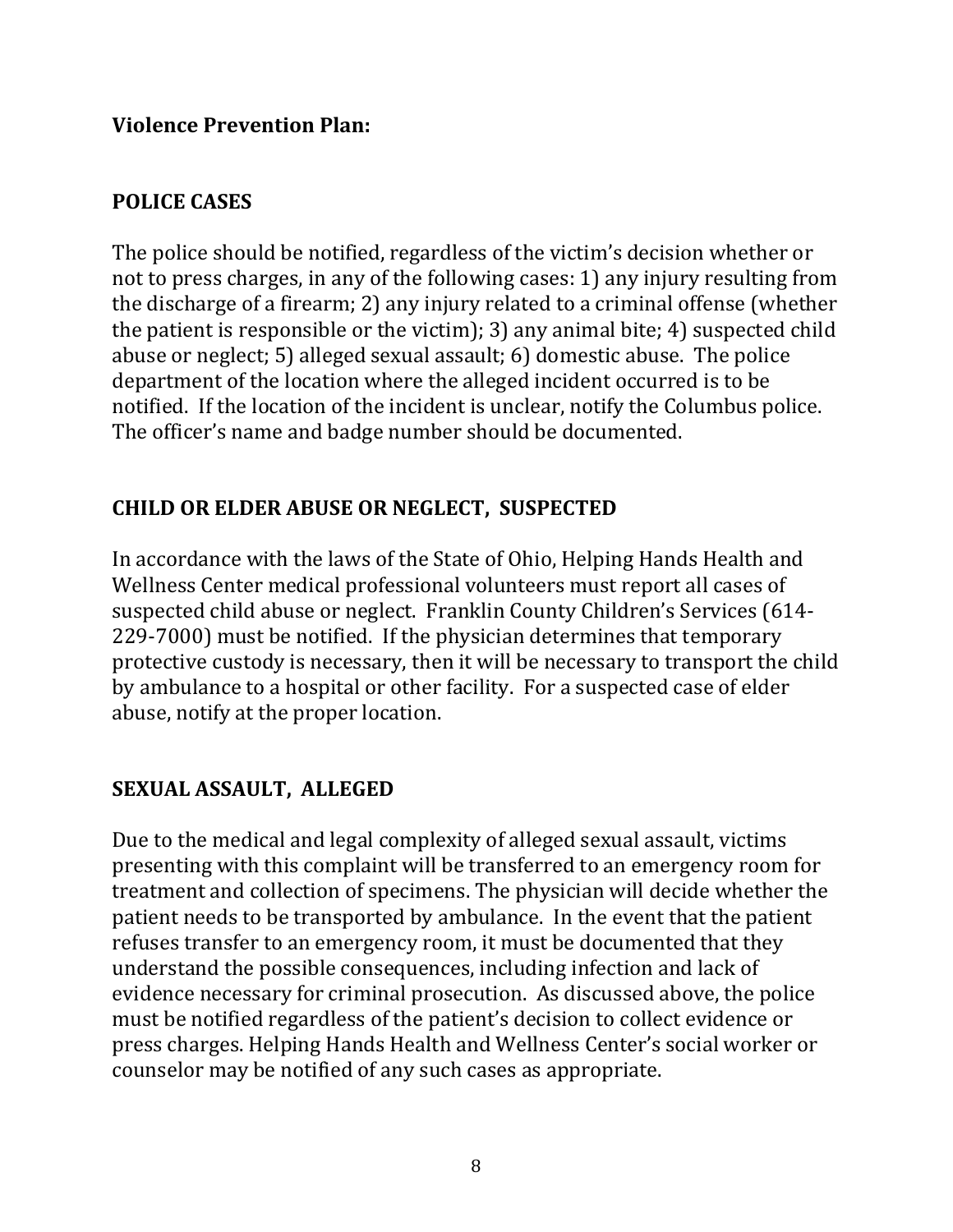## **DOMESTIC ABUSE OF SPOUSES AND PARTNERS, SUSPECTED**

When a medical professional volunteer becomes aware of suspected domestic abuse of a patient, the patient must be interviewed in a private setting, and the physician must decide whether or not the medical treatment required is within the scope of services available at Helping Hands Health and Wellness Center; if not, then the patient must he transferred to an emergency room. As discussed above, the police must be notified regardless of the patient s decision to collect evidence or press charges. Detailed documentation of the history, including the patient's own words, and a detailed description of the injuries. It is incumbent upon the physician to ensure that the patient be discharged to a safe environment. The Witness Assistance Program may also be called. Helping Hands Health and Wellness Center social worker will be notified of any such cases of domestic abuse for their input and management.

# **ACCIDENT/INCIDENT ON PREMISES**

#### **Definitions:**

**Accident:** an event resulting in injury or death (i.e. slip and fall) **Incident:** an event that has the potential to result in harm (i.e. argument or fight inside the building or in the parking lot)

# **Procedures:**

• If needed, provide for the immediate care of any injured persons (refer to medical emergencies section)

• If the incident involves threatening or violent behavior notify person in charge (refer to Threatening and Violent Behavior section)

• Notify Executive Director they will complete the INCIDENT/ACCIDENT REPORT FORM

• Fill out the incident/accident report form with the injured person found in the file drawer of the central office.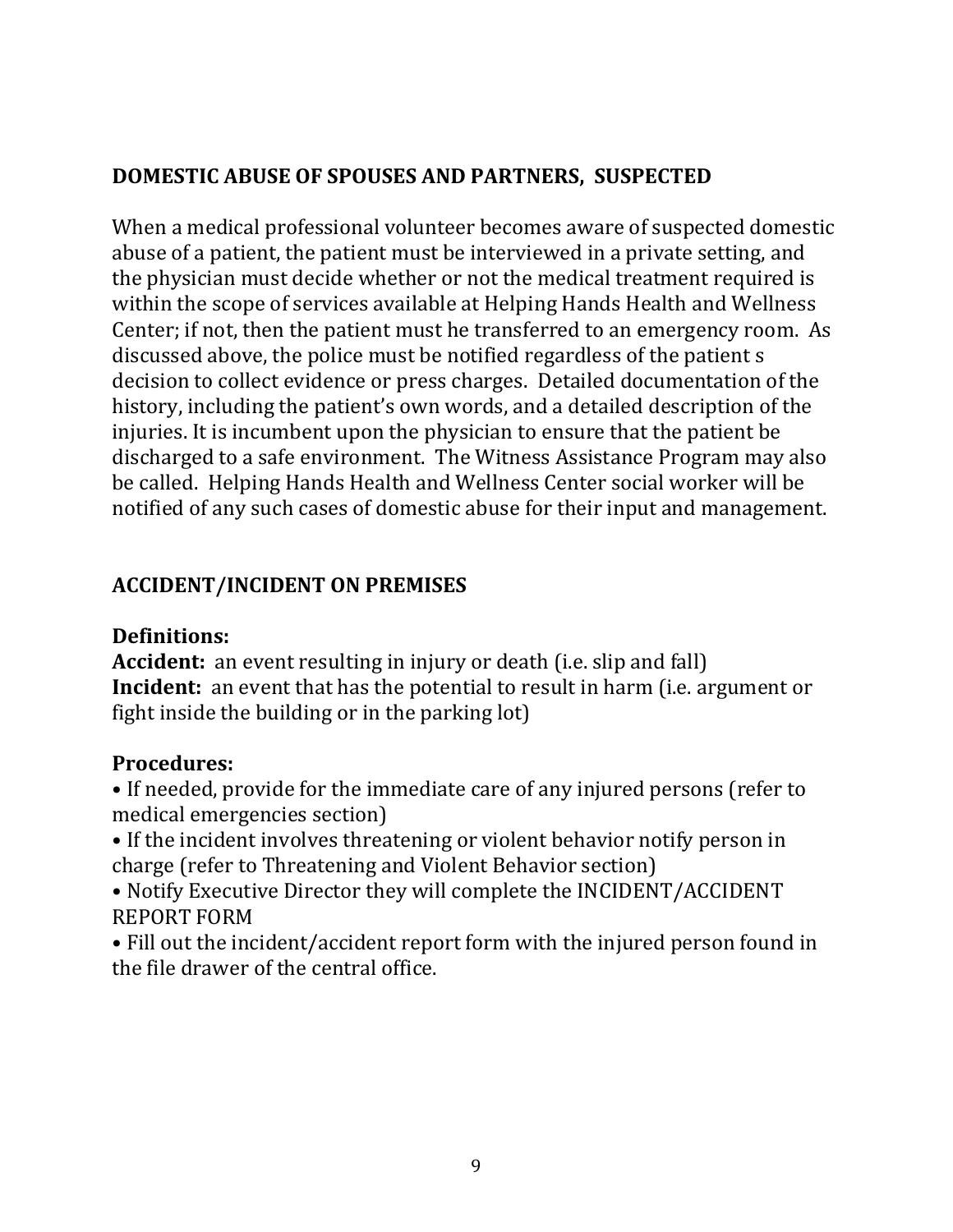## **General Safety Procedures:**

### **SPECIMEN COLLECTION AND PROCESSING**

OSHA guidelines must be strictly adhered to when handling specimens. All specimens must be labeled with patient name and ordering doctor, and placed in the collection box in the manner required by the laboratory. Whenever there are specimens to be retrieved, it is the responsibility of the designated volunteer to take them to Riverside lab.

#### **PATIENT OCCURRENCES**

Occurrences involving patients that adversely affect the health or comfort of the patients, or that involve the quality of services provided should be reported in writing to the Executive Director. Occurrences requiring a report include:

- 1) Personal injury (real or suspected) due to accidents;
- 2) Patient falls;
- 3) Medication errors-real or suspected;
- 4) Incorrect labeling of specimens;
- 5) Patient identification errors; or
- 6) Equipment failure.

It is important that such occurrences be promptly reported to the Executive Director so that measures may be taken in an expeditious fashion to prevent injury and future occurrences. The written report is to be handed directly to the Executive Director and is not to be duplicated by anyone.

#### **ON-THE-JOB ACCIDENTS**

When a volunteer is injured while working, the occurrence is to be reported to the Executive Director, who, with the volunteer, will together complete an "Accident Report."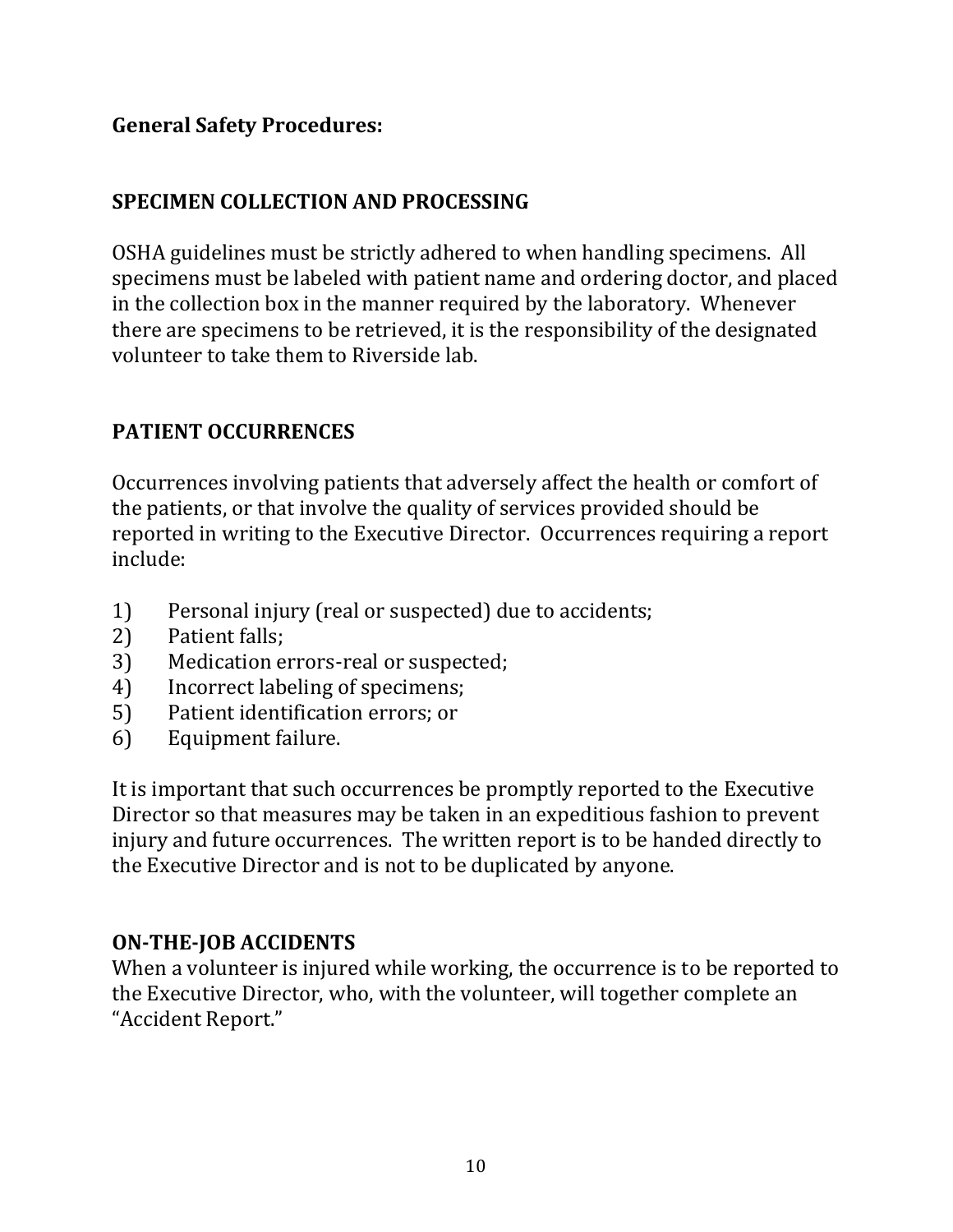#### **OSHA COMPLIANCE**

It is the goal of this Clinic to provide a safe, hazard-free environment for all volunteers. To that end, we ask that all Clinic volunteers and employees comply with policies as set forth in our written infection control plan and to habitually observe all universal precautions.

# **THE FOLLOWING IS RELATED ONLY TO MEDICAL VOLUNTEERS**

#### **EXPOSURE CONTROL**

#### **Safety education program**

Medical volunteers will attend a general orientation. An important part of this orientation will be the exposure control plan, drawing on information derived from the OSHA Blood borne Pathogen Standard. Also included will be a discussion regarding the Hepatitis B vaccination policy, guidelines for personal protective equipment (see below), post-exposure protocols (see below), and the medical waste management plan.

#### **Exposure Control Plan**

#### **Authority**

Occupational Exposure to Bloodborne Pathogens: Final Rule 29 CFR Part 1910.1030, effective March 6, 1992.

#### **Objectives**

To provide guidelines and procedures designed to prevent or minimize the occupational exposure of volunteers to blood borne pathogens; these are to be used as an adjunct to universal precautions, which should be observed during all patient contact. Also, to ensure compliance with the applicable provisions of 29 CFR Part 1910.1030.

#### **Responsibility**

Helping Hands Health and Wellness Center is responsible to communicate the methods of exposure control, and to maintain personal protective equipment, to provide volunteer training, to maintain a sanitary working environment, to inquire regarding Hepatitis B vaccination, to provide post-exposure follow-up of volunteers for tracking purposes only, to maintain the required records,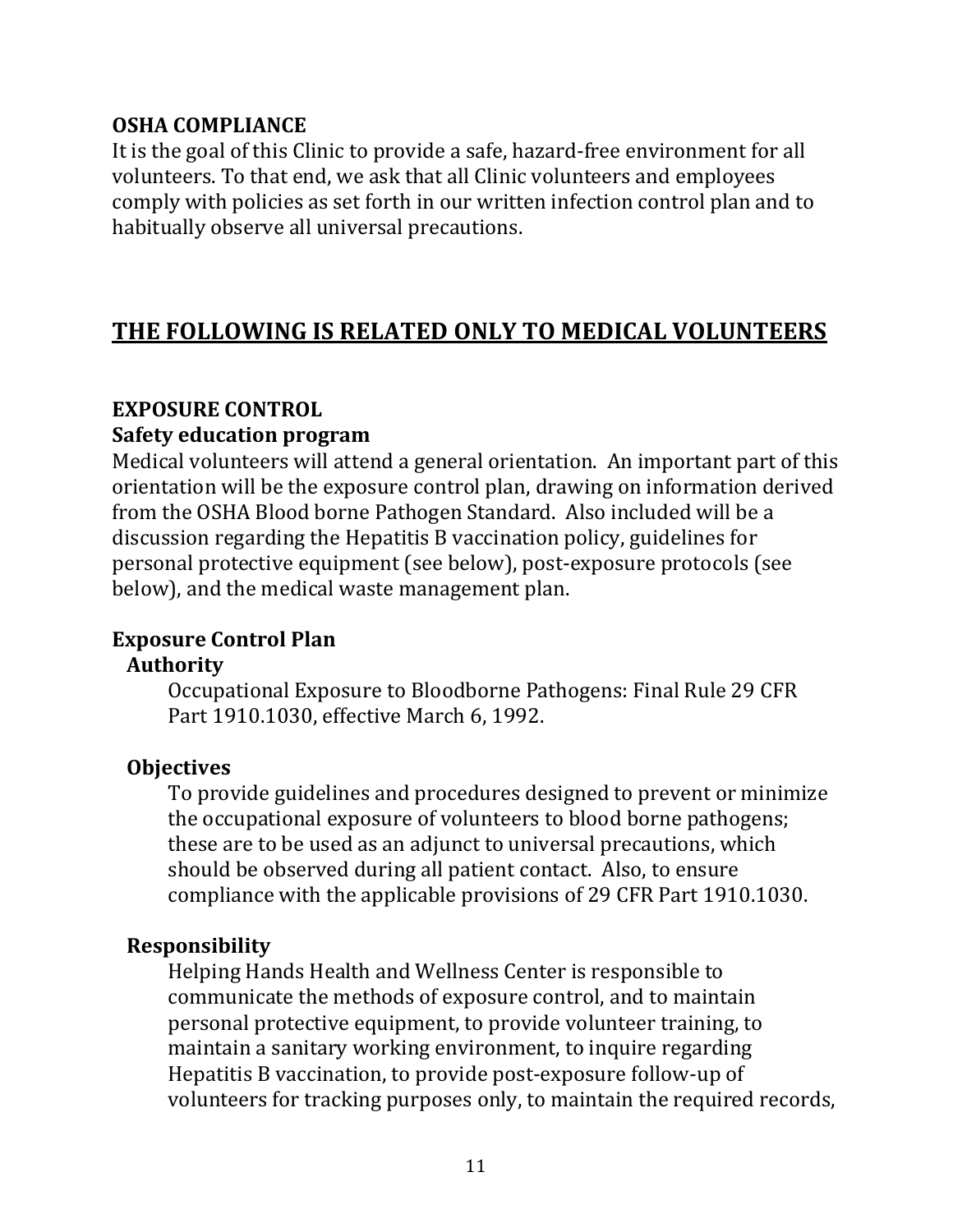and to ensure volunteer compliance with all the provisions of the exposure control plan. It is the responsibility of the volunteer to comply with all provisions of the exposure control plan.

### **Methods of Compliance**

Universal precautions are observed in all patient-care procedures to prevent contact with blood or other potentially infectious materials.

Engineering controls will be instituted whenever and wherever practical. Examples include: mechanical needle-removal devices and sharps containers.

The safe handling of sharps is essential. Recapping of needles using two hands is prohibited. Removal of needles from syringes by hand is prohibited. If recapping or removing contaminated needles from syringes must be done as required by the dental or medical procedure, it must be done by mechanical means such as the use of forceps, or using a one-handed scoop technique. The safe handling of any contaminated sharps includes: no skin contact with contaminated sharps; contaminated sharps must not be bent or broken; sharps must be retrieved from disinfecting solution with tongs; broken glass must he collected mechanically (e.g., with broom not by hand); all contaminated sharps must be disposed of in rigid, puncture resistant containers that are red or labeled with the biohazard sign; sharps containers must be removed prior to becoming full, and then disposed of correctly after careful sealing; reusable sharps containers must be disinfected on a regular basis, or whenever visibly contaminated with blood or other potentially infectious materials.

Safe work practices are to be adhered to carefully. Hand washing facilities are available in all rooms where patient contact or diagnostic testing takes place. Volunteers must wash their hands as soon as possible after removing their gloves or other personal protective equipment.

# **Hand washing**

- Immediately or as soon as feasible after skin contact with blood or body fluid
- Between patient / resident contacts
- Before and after procedures / treatments
- After glove removal or other PPE removal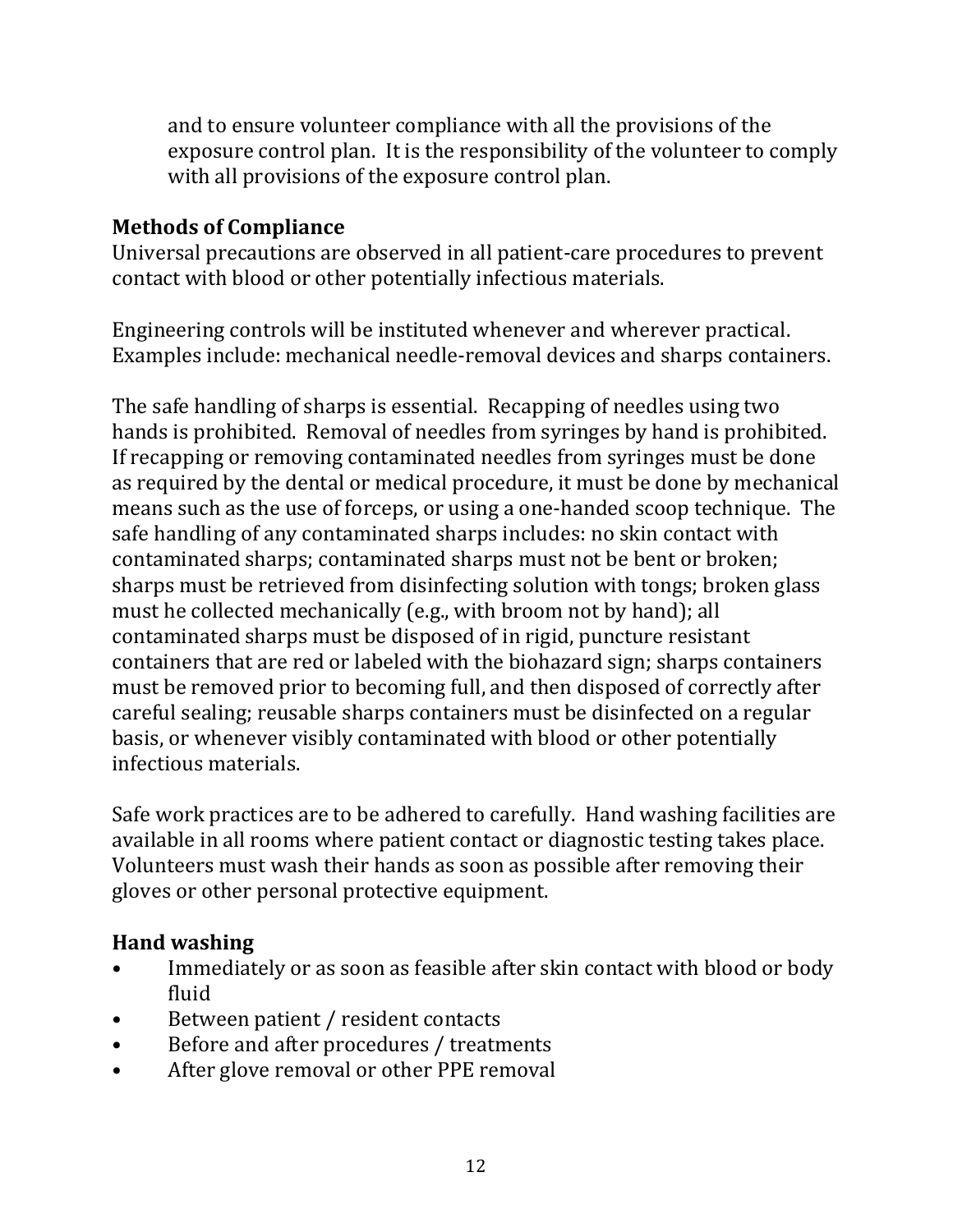• Between tasks/ procedures for the same patient / resident to prevent cross contamination of different body sites

#### **Procedure**

- 1. Adjust water to desired temperature.
- 2. Wet hands thoroughly and apply 3-5ml antimicrobial soap.
- 3. Wash all hand / finger surfaces for 10 seconds, paying particular attention to nails and finger crevices.
- 4. Rinse thoroughly.
- 5. Dry with paper towels.
- 6. Use dry paper towel to turn off faucets. Discard used towels in waste container.

Volunteers are not permitted to eat, drink, smoke, apply cosmetics or lip balm, or handle contact lenses in exam rooms or the nurse's station. Volunteers are not permitted to keep food or drink in storage area or refrigerator in a place where blood or other potentially infectious materials are present. Universal precautions will be used when handling all patient specimens.

Personal protective equipment (PPE) will be provided to volunteers at risk of occupational exposure, and will be appropriate to the task being performed. PPE must prevent blood and other potentially infectious materials from coming into contact with skin, eyes, mucous membranes, undergarments, or street clothes of the volunteer under normal conditions of use, and for the duration of time the PPE will be used. Examples include: gloves, gowns, aprons, masks with shields, and masks.

Disposable PPE that fits the definition of regulated waste will be discarded in a red plastic bag that displays the biohazard symbol and word. In all patientcare and nurse's station areas, surfaces will be cleaned and decontaminated by the health care volunteer after contact with blood or other potentially infectious materials. Contaminated work surfaces will be decontaminated with a tuberculocidal hospital approved disinfectant immediately or as soon as is feasible following contamination. All bins, pails, or other receptacles intended for reuse and having a reasonable likelihood of becoming contaminated with blood or other potentially infectious materials will be inspected at the time of regular waste removal and decontaminated monthly and whenever visibly contaminated.

# **Emergency Response Safety Kit (Spill Kit)**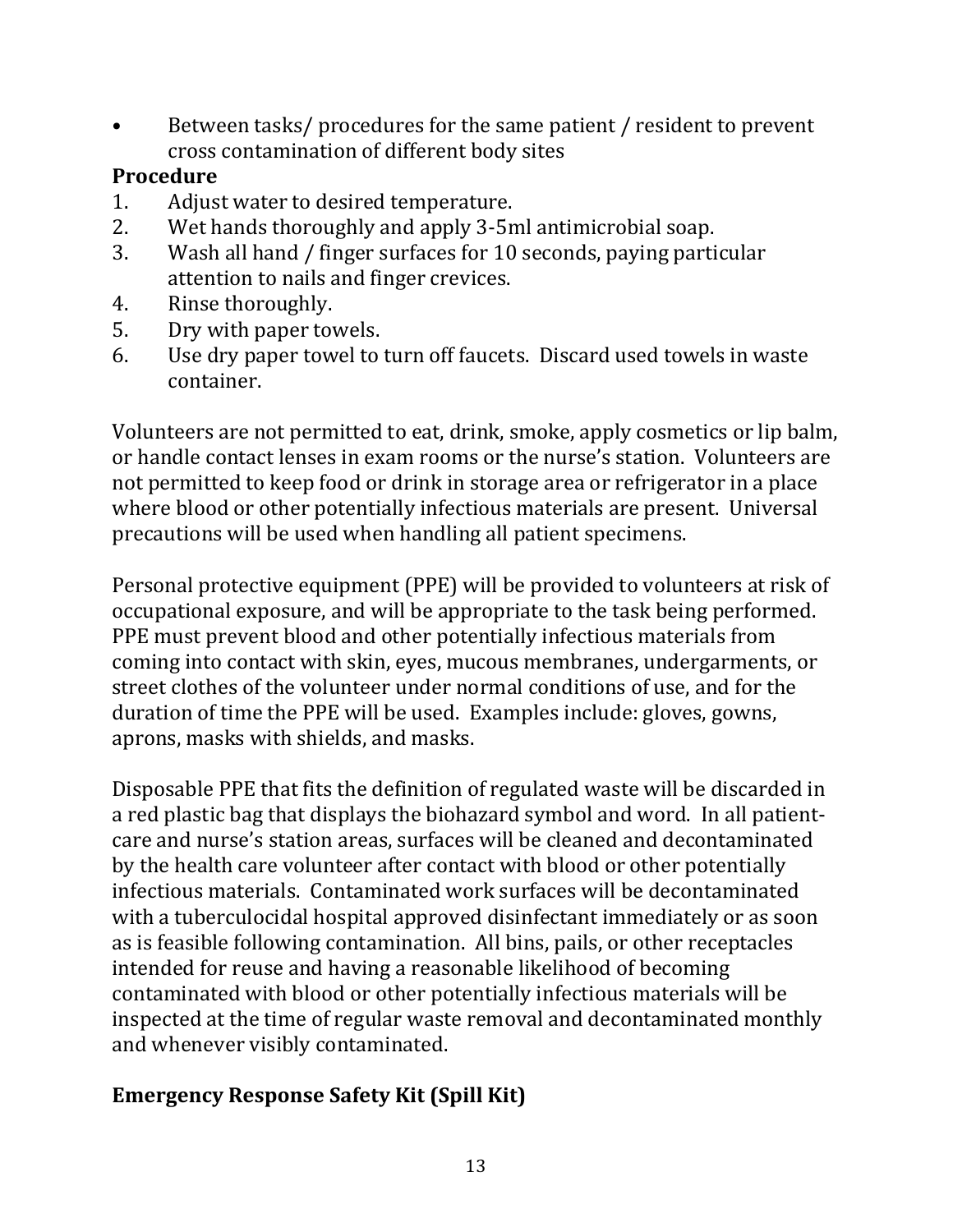- 1. Wear disposable gloves when potential for exposure to body fluids exists.
- 2. Put on face mask and eye protection to prevent splashing, spraying, etc. of potentially contaminated fluid on the face.
- 3. Wear protective garments where soilage of personnel clothing is likely to occur.
- 4. Properly discard used kit components, potentially contaminated kit bag and other soiled materials by placing in the Bio-hazard disposal bag and seal with tie-band. Dispose in red plastic biohazard bag.
- 5. For personal hygiene, use antiseptic wipe and/or gel.
- 6. To clean-up spills, wear personal protective equipment, sprinkle the Isolyser powder onto the liquid. Allow 5 to 10 minutes for the liquid to solidify. Use the plastic scoop to pick-up the solidified liquid and dispose of properly.
- 7. Spoiled hard surfaces can be cleaned with disinfectant spray. Read container for specific instructions and cautions.

# **Recordkeeping- Volunteers**

Helping Hands Health and Wellness Center will maintain an accurate medical record for each volunteer including occupational exposures for tracking purposes only. This record will include information regarding the volunteer's Hepatitis B immunization status, TB testing status, influenza immunization status. Helping Hands Health and Wellness Center will ensure that this record is kept confidential, and thus will not be disclosed or reported without the volunteer's express written consent to any person within or outside the workplace, except as required by the OSHA Standard, or as may be required by law. The employer will maintain the records for at least the duration of volunteerism plus 5 years.

# **Post-Exposure Protocols**

# **Exposure to blood or other potentially infectious materials**

• Volunteers who work with blood or other potentially infectious materials shall be advised that they should notify their health insurance carriers of their volunteer activities involving blood borne pathogenic materials. Neither Helping Hands Health nor Wellness Center will not fund post-exposure follow-up procedures or treatments should the volunteer become exposed to blood borne pathogens. All volunteers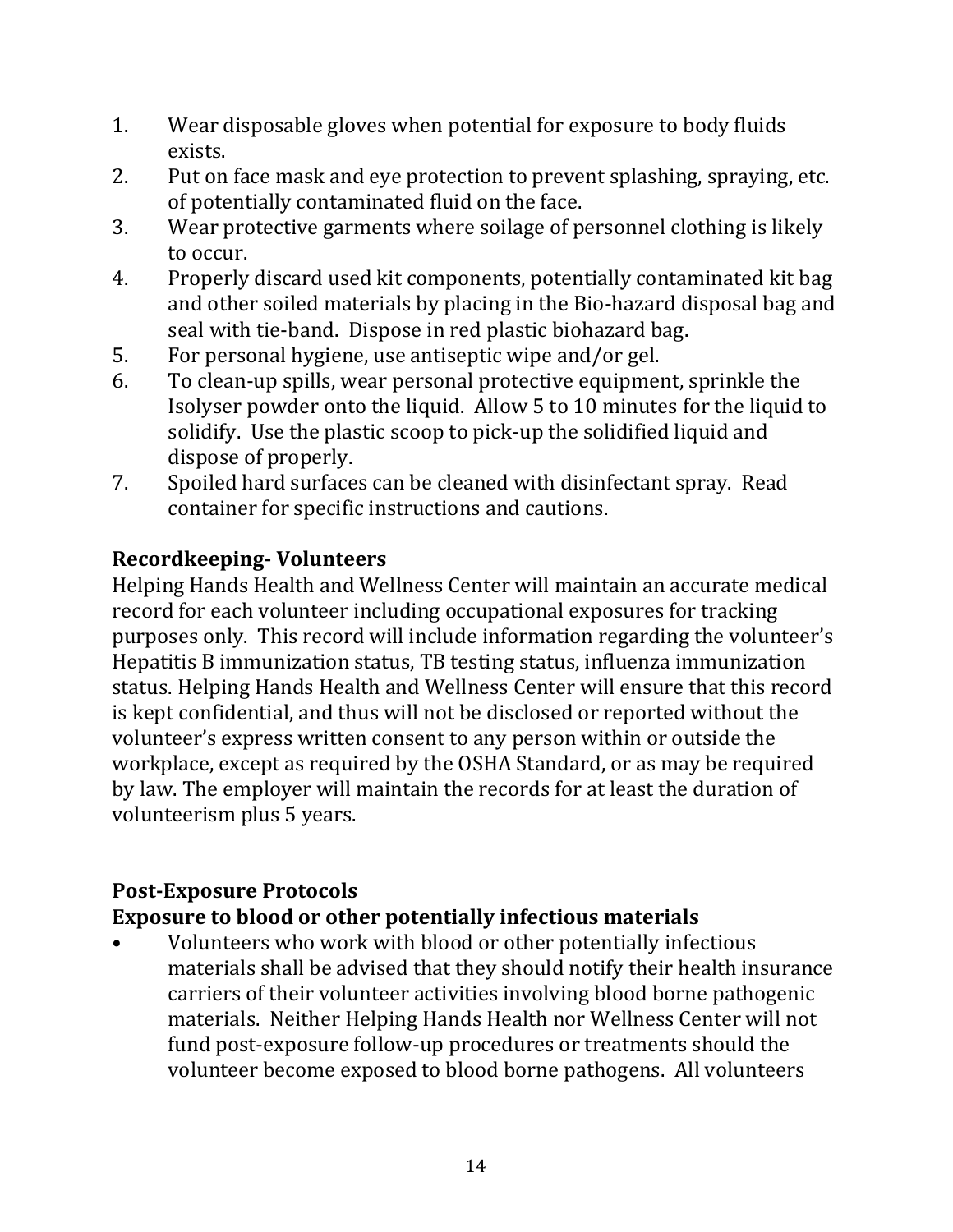must sign the Infectious Exposure Policy for Medical/Volunteers prior to volunteering at Helping Hands Health and Wellness Center.

- Appropriate medical care should be sought to treat the wound, including thorough cleansing.
- Post-exposure procedure for clinic volunteers will involve statistical tracking of incidents only and will not involve medical follow-up of the volunteer's medical condition in reference to the exposure to blood borne pathogens.
- Volunteers who work with blood or other potentially infectious materials shall be required to pay for HBV vaccination. Prior to participating in any tasks which may result in exposure, the volunteer will provide written proof of vaccinations or a signed refusal of vaccination.
- Tuberculosis (TB) screening will not be provided by Helping Hands Health and Wellness Center for clinic volunteers. To prevent the spread of TB to staff, other volunteers, or clients, all clinic volunteers shall provide Helping Hands Health and Wellness Center with proof of TB screening and results. TB screening must have been completed within the past year. The Columbus Department of Health may be contacted for recommendations regarding any positive TB screening results and potential volunteering at Helping Hands Health and Wellness Center. Helping Hands Health and Wellness Center will not fund post-exposure follow-up procedures or treatments should the volunteer become exposed to TB. If a volunteer has been exposed to TB via a clinic client, the volunteer will be referred to the Columbus Department of Health or their private physician for follow-up screening and possible treatment. Post-TB exposure procedure for Clinic volunteers will involve statistical tracking of incidents only and will not involve medical follow-up of the volunteer's medical condition in reference to the exposure to TB.
- An "Unusual Incident Report" and Sharps Injury Log, if applicable, must be completed for tracking purposes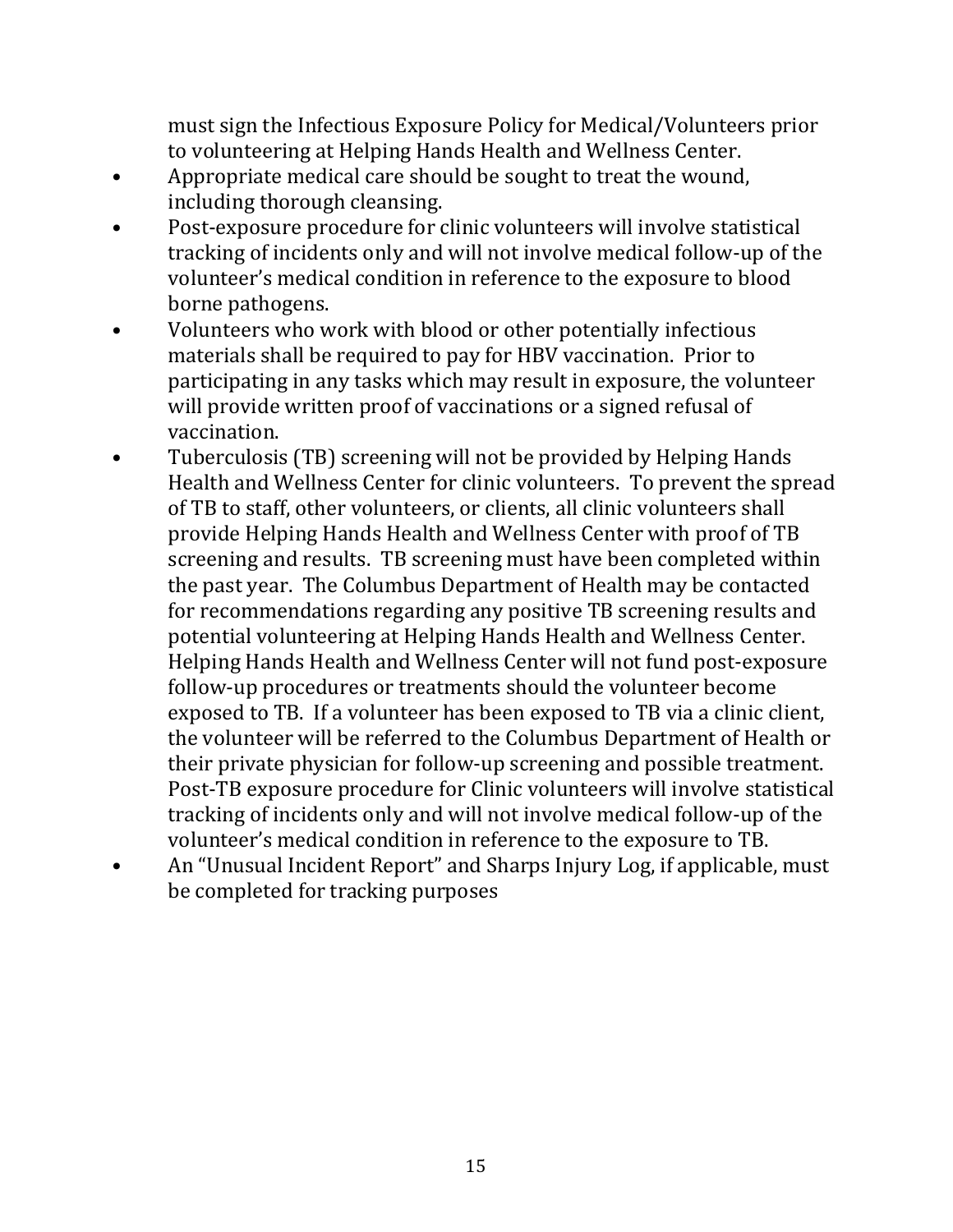Clinic Staff and Volunteer Sharps Injury Log

A Sharps Injury Log is maintained by Helping Hands Health and Wellness Center showing needle sticks of Clinic volunteers. The types of devices involved are also listed with each needle stick.

FM/LSS Safety Committee

The FM/LSS Safety Committee will review each occurrence of reported exposure of staff or volunteers. Review will consist of what contributed to the exposure. The identity of the staff or volunteer will not be identified.

# **WASTE MANAGEMENT PLAN Purpose and responsibility**

Helping Hands Health and Wellness Center has developed a waste management plan in order to maintain a cost-effective approach to the management of waste, to provide a safe environment for all volunteers, employees and patients, and to assure waste is handled in accordance with prescribed guidelines and regulations. It will be the responsibility of the Executive Director, Medical Director and Clinical Director to ensure that the guidelines provided below are adhered to and to recommend prudent changes of policy.

# **Potentially Infectious Medical Waste (PIMW)**

Potentially Infectious Medical Waste (PIMW) is defined:

- Any solid or liquid waste which may present a threat of infection to humans. Examples include:
- Non-liquid tissue from humans
- Laboratory waste which contains human disease-causing agents
- Discarded sharps
- Blood, blood products and body fluids from humans
- Body fluids those fluids which have the potential to harbor pathogens such as HIV and HBV and include lymph, semen, vaginal secretions, suctioned product, menses, cerebrospinal, synovial, pleural, peritoneal, pericardial, amniotic fluids and saliva. In instances where identification of the fluid is difficult, it shall be considered to be a regulated body fluid.

The following are also included:

• Used absorbent materials saturated with blood, body fluids, or excretions or secretions contaminated with blood (absorbent materials include items such as bandages, gauzes and sponges)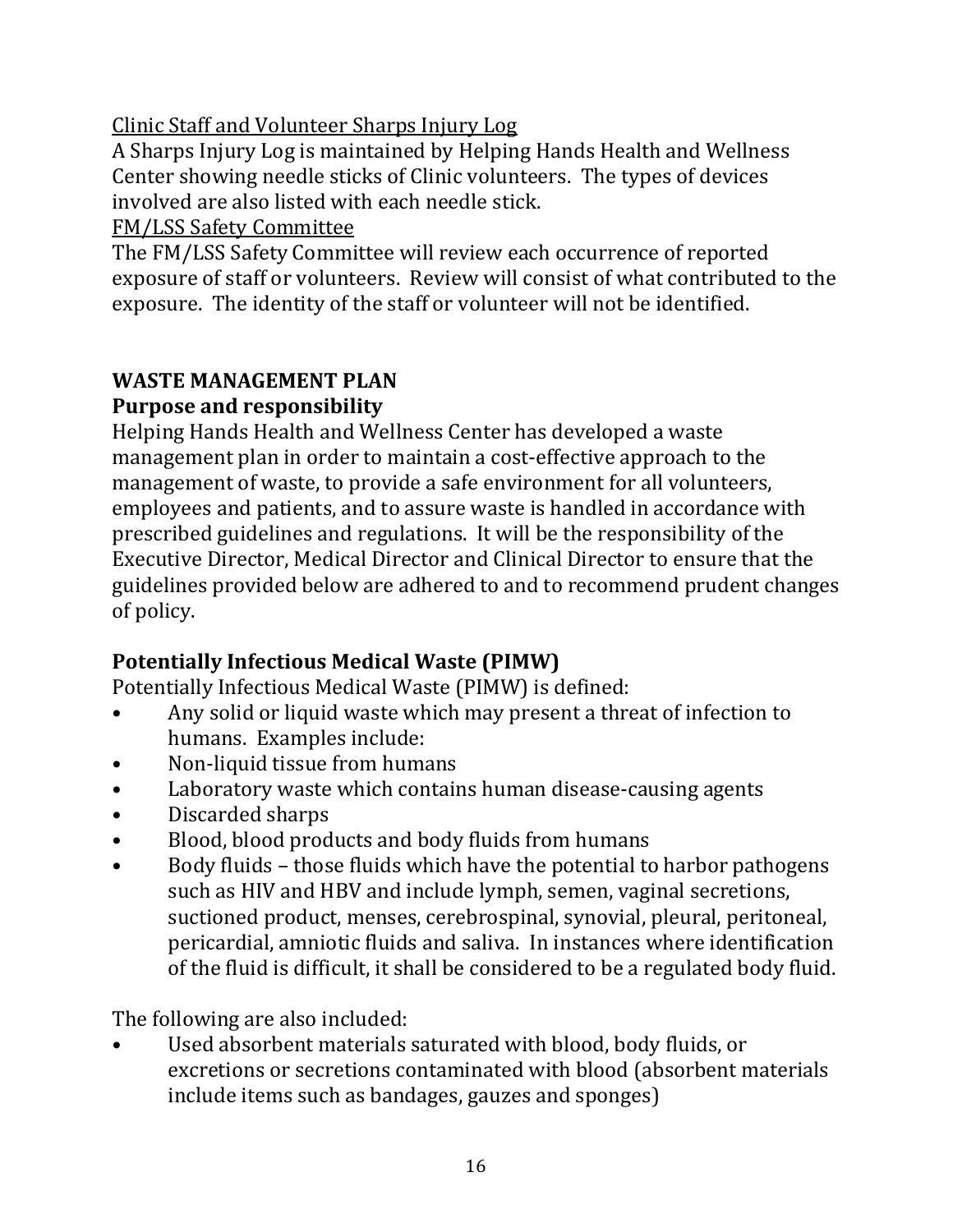- Used absorbent materials saturated with blood or blood products that have dried (absorbent materials include items such as bandages, gauzes and sponges)
- Non-absorbent disposable devices that have been contaminated with blood, body fluids or blood contaminated secretions or excretions and have not been sterilized or disinfected by an approved method. These materials must all be handled following the guidelines of universal precautions.

Body fluids to which universal precautions do not apply (unless they are visibly contaminated with blood, or you are aware that they are contaminated with a potentially infectious material) include: sputum, sweat, nasal secretions, feces, tears, vomits', and urine.

# **Handling of Waste:**

PIMW. Gloves should be worn when handling PIMW. Gowns should be worn when clothing could become contaminated with PIMW, and face shield with mask should be worn when there is a chance for splattering of fluids. PIMW should be placed in a red bag or a puncture resistant container marked with the biohazard sign as close to the source as possible. Such a receptacle must be present in every room where there is the potential for generation of PIMW.

Sharps. Disposable syringes, needles, scalpel blades, and other sharp items should be placed in puncture-resistant containers. These containers should be in every room where there is potential for use. When the sharps containers are full (but not overfull, as it is not acceptable to remove items in order to close), they are to be sealed shut before transport for disposal. Sharps are never to be disposed of in the regular trash or red plastic bags.

Chemically Hazardous Waste. Any hazardous chemicals must be clearly labeled as such and must always be kept in a safe place and well-sealed. Extreme care will be taken in the handling of such chemicals. At a minimum, gloves should be worn when handling chemicals.

Physically Hazardous Waste. (Any item that is not PIMW, radioactive, chemically hazardous waste that during transport, use, or disposal could pose a potential health risk to patient, volunteer, or employee) Non-contaminated sharps are to be placed in puncture-proof containers; any other materials will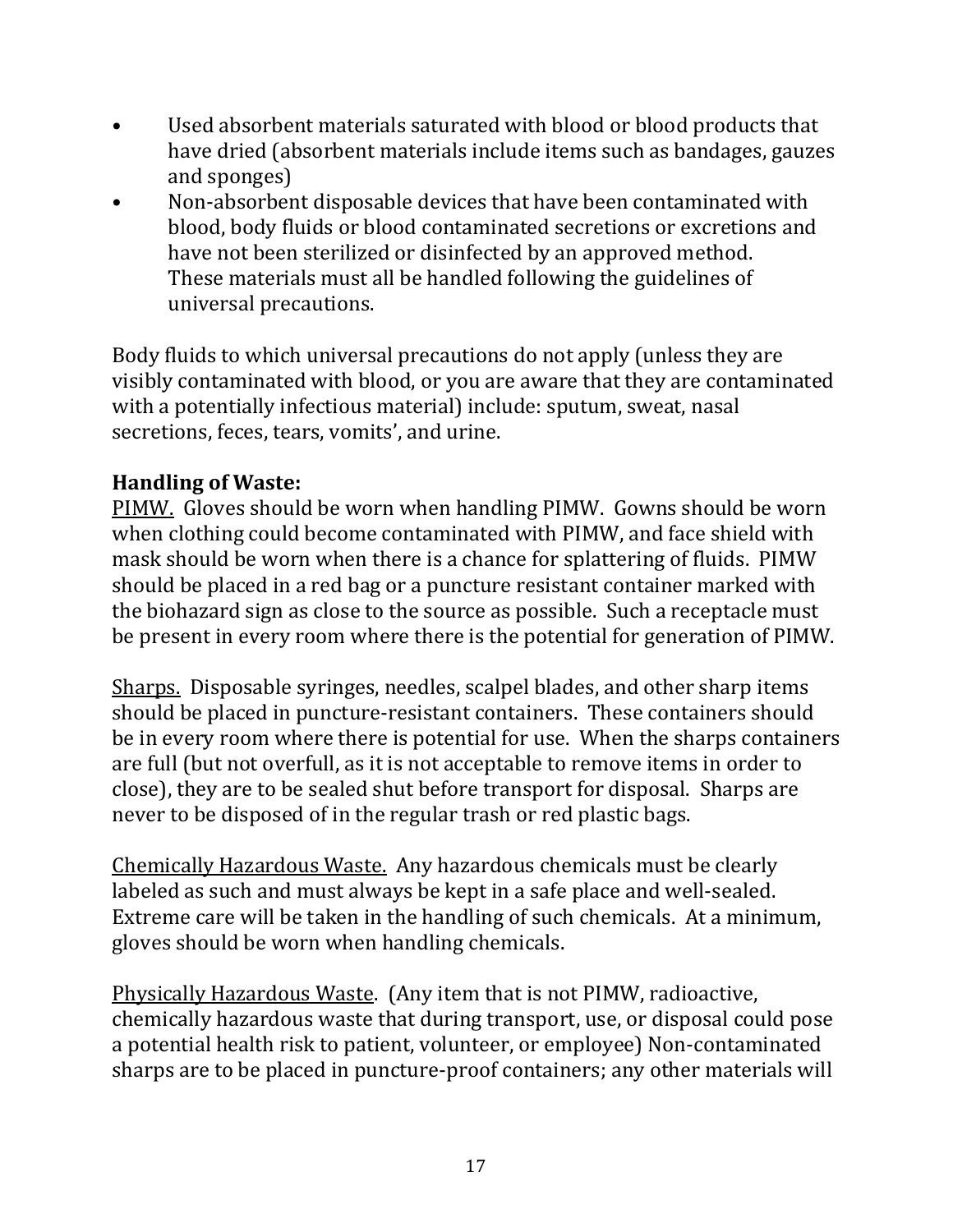be handled as directed by manufacturer. At a minimum, gloves should be worn when handling such waste.

Solid Waste (Any non-contaminated trash that through normal handling and use would not pose a health risk) Gloves at a minimum should be worn when handling solid waste. If the potential for splattering is present, then goggles, mask, and/or gown should be worn as well. Caution should be exercised when handling solid waste because improper disposal of contaminated or sharp waste can render such waste very hazardous to the volunteer. Bags should be carried away from the body, and one must never use hands or feet to compress trash in a waste container.

# **Waste Disposal**

Solid waste can be disposed of in the usual fashion, being placed in a dumpster and then transported to a licensed sanitary landfill. Special arrangements with a licensed waste hauler will be made for the disposal of PIMW, hazardous chemicals, and physically hazardous waste.

# **Environmental Surface Cleaning**

- 1. All surfaces that came in contact with patients including chairs, counters, and examination table shall be cleaned with disinfectant at the end of each clinic session or after each patient if the surface was **LIKELY** contaminated by blood or body fluids.
- 2. If surfaces, equipment, and other items (such as light handles or trays) have been protected with coverings (such as plastic wrap or foil), these materials must be replaced when contaminated or at the end of clinic.
- 3. Reusable receptacles such as bins, pails, and cans that have a likelihood for becoming contaminated, must be inspected and decontaminated on a regular basis and when visibly contaminated.
- 4. Equipment that has had contact with blood or other potentially infectious materials and serviced either on-site or shipped out of the Clinic for maintenance or other service must be decontaminated to the extent feasible or labeled as a biohazard indicating which parts were not able to be decontaminated.

# **General Spill Cleanup Procedure**

When a spill occurs, it is very important to identify the type of substance spilled and to follow the appropriated guidelines for that substance. The immediate response to a spill is to remove everyone from danger. Next, notify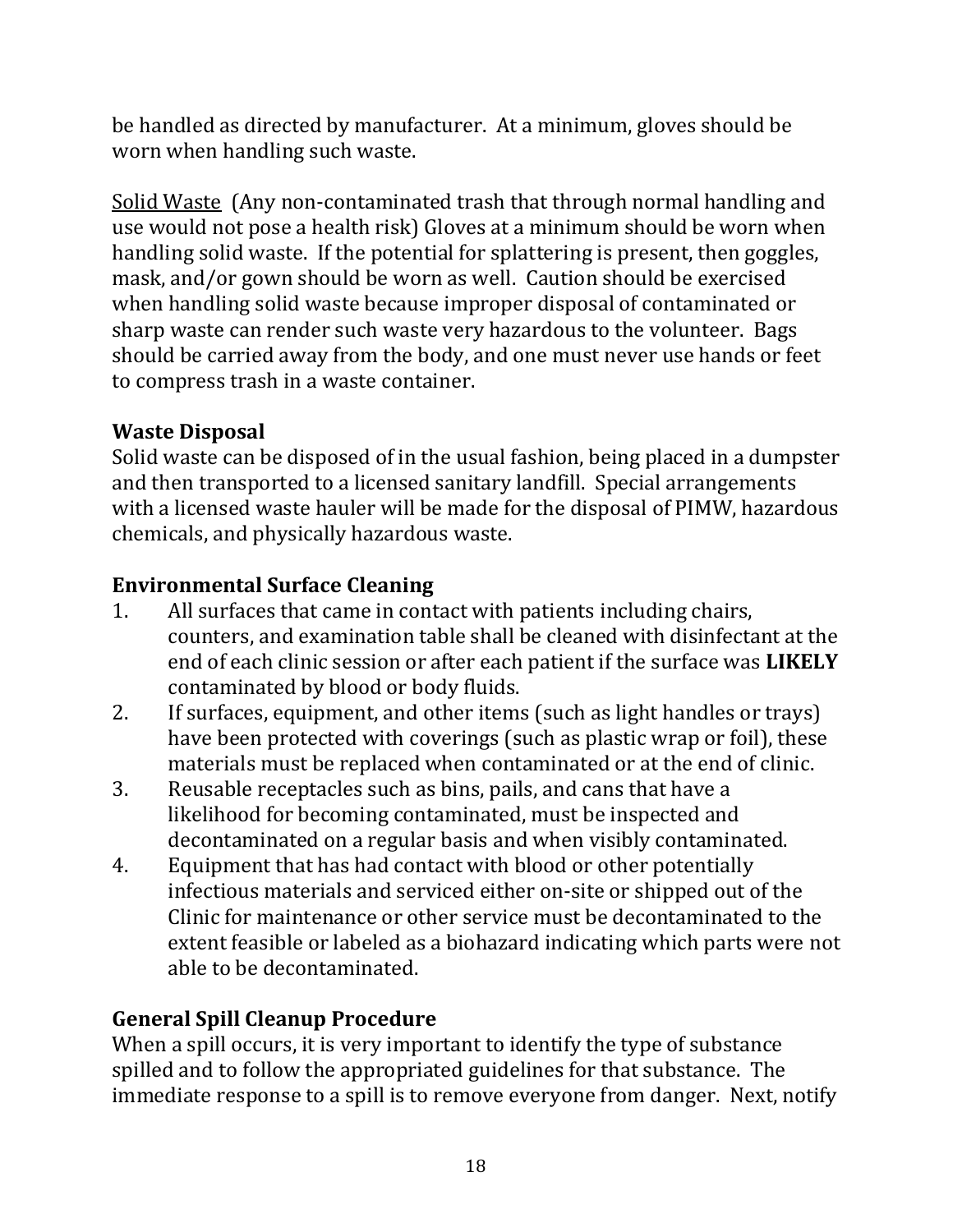other personnel that the spill has occurred. When the spill is contained, initiate the appropriate cleanup procedures for that type of spill. It is the responsibility of the person involved in the spill for the initial cleanup, and then it is the responsibility of the medical volunteer or the Clinic Director to complete the cleanup (including disinfection, if necessary) at the next practical opportunity. If the spill will involve a complicated cleanup procedure, then the room will not be used the remainder of the clinic, and the cleanup will occur when the last patient has been seen. Finally, any spill involving PIMW must be reported the Medical Director.

### **PERSONAL PROTECTIVE EQUIPMENT (PPE) Definitions**

Gloves, gowns, masks, goggles, and various eye, face, head, hair or foot shields or coverings.

# **Indications**

PPE shall be worn/used during patient care procedures or during patient contact activities when it is **LIKELY** that contact may be made with blood or body fluids including microorganisms transmitted by contact, or droplets, or airborne.

Personal Protective Equipment must not allow blood or other potentially infectious materials to pass through to workers' clothing, skin, or mucous membranes.

The selection of appropriate PPE depends on the quantity and type of exposure expected. Gloves, clinic jackets, lab coats, disposable gowns, and the combination of masks with eye protection must be worn whenever splashes, spray, spatter, or droplets of blood or other infectious materials may be generated.

- Wear appropriate gloves when contact with blood, mucous membranes, on-intact skin, or potentially infectious materials is anticipated; when performing vascular access procedures; and when handling or touching contaminated items or surfaces.
- Replace disposable, single-use gloves as soon as possible when contaminated or if torn, punctured, or barrier function is compromised.